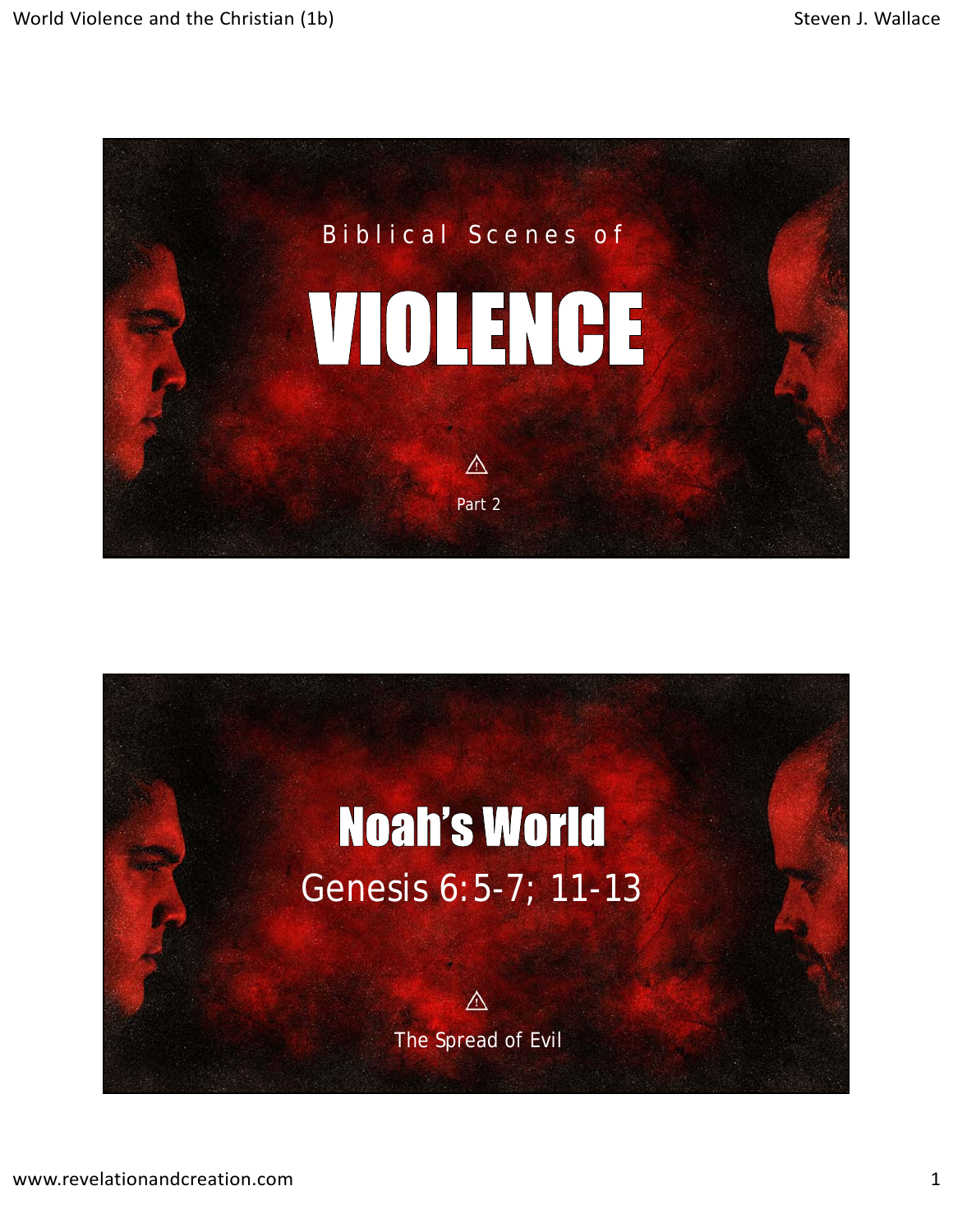

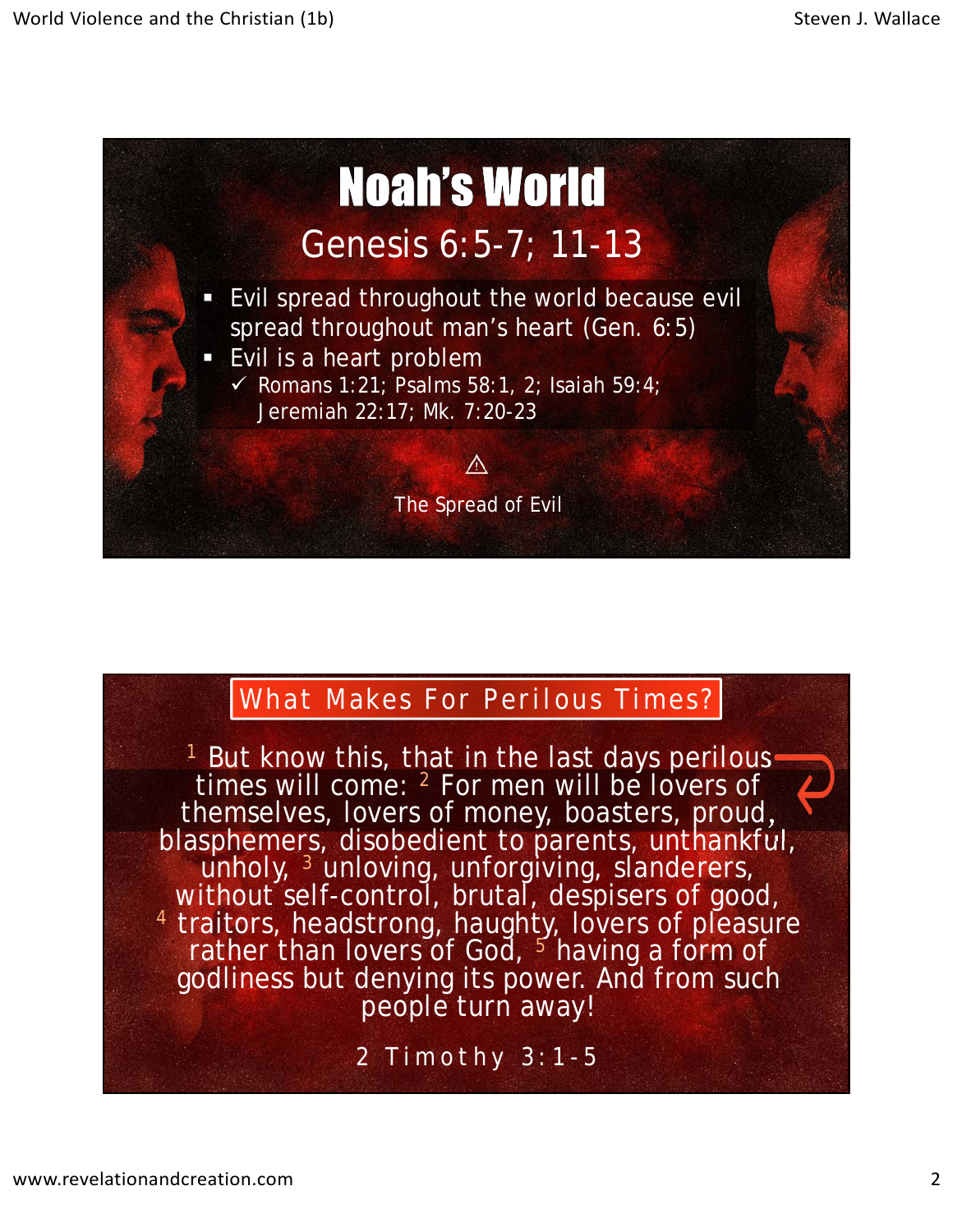## **Biblical Scenes of Violence**

- Sodom (Gen. 19)
- Simeon & Levi (Gen. 49:5- 7)
- Abimelech (Judg. 9:1-5)
- Gibeah (Judg. 19)
- Nob (1 Sam. 22)
- Bethlehem (Matt. 2:1-16)
- The Galileans (Lk. 13:1, 2)
- Jerusalem & Jesus (Matt. 26-27)

lovers of themselves, lovers of money, boasters, proud, blasphemers, disobedient to parents, unthankful, unholy, unloving, unforgiving, slanderers, without self-control, brutal, despisers of good, traitors, headstrong, haughty, lovers of pleasure rather than lovers of God, having a form of godliness

## The Crucifixion of Jesus Christ

Despised—Isa. 53:3 Slandered—Isa. 53:4 Murdered —Isa. 53:8 Brutally treated—Isa. 53:5 From self-will—Isa. 53:6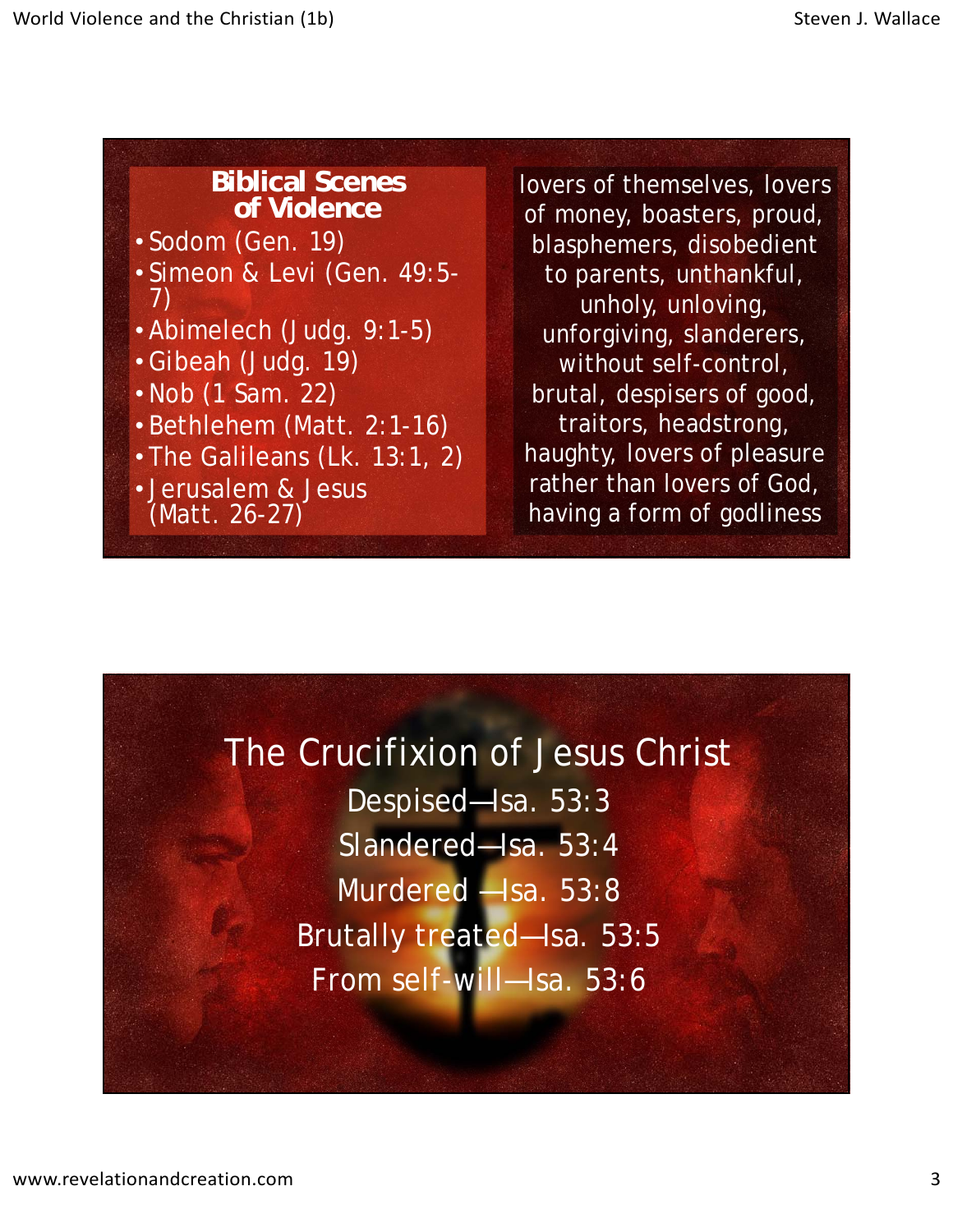## **Romans 8:31, 32**

31 What then shall we say to these things? If God is for us, who can be against us? 32 He who did not spare His own Son, but delivered Him up for us all, how shall He not with Him also freely give us all things?



Jesus did not come to earth to make our lives easy, but to deliver us from this evil age!

"Who gave Himself for our sins, that He might deliver us from this present evil age, according to the will of our God and Father" (Gal. 1:4)